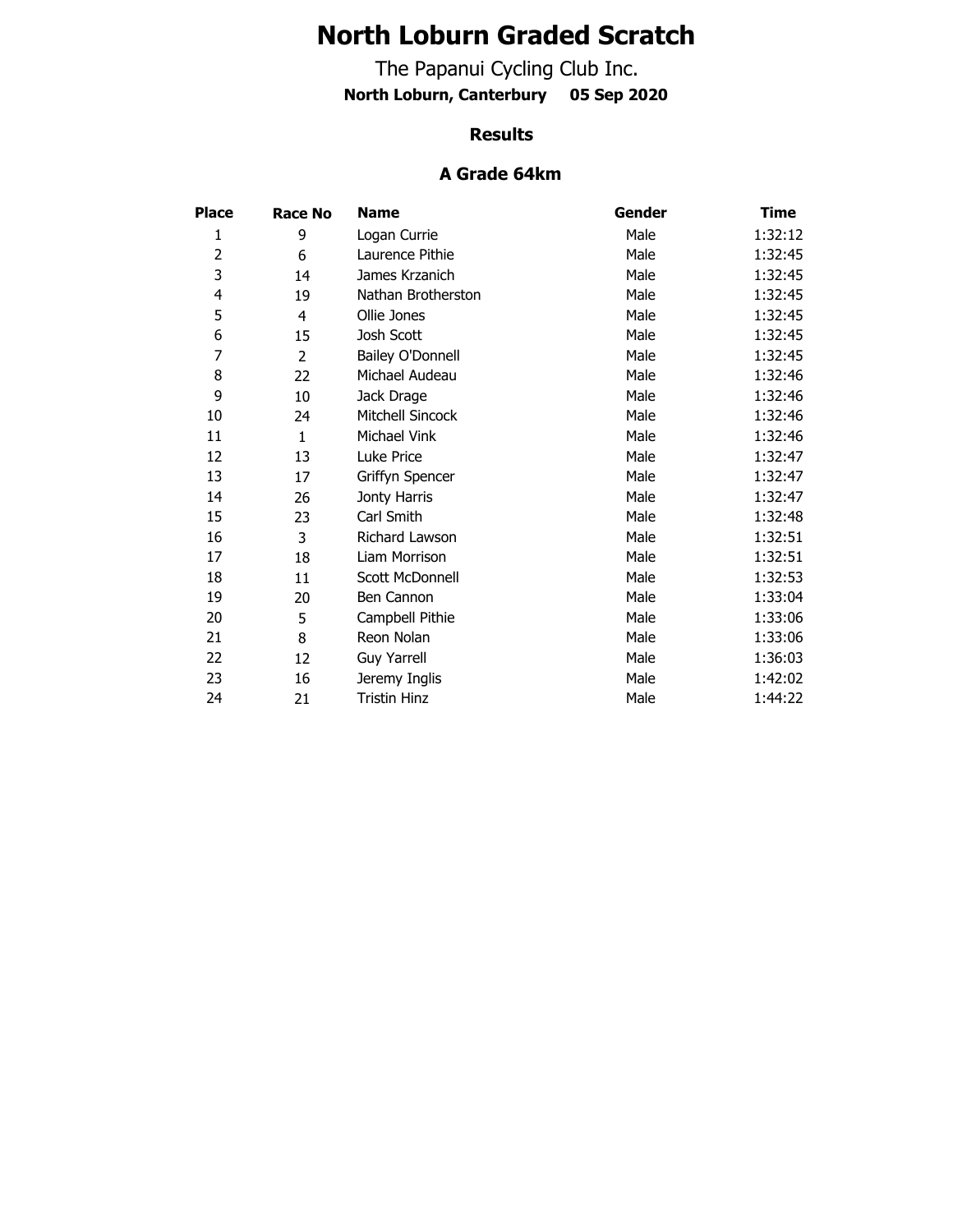# **B Grade 64km**

| <b>Place</b>   | <b>Race No</b> | <b>Name</b>          | Gender | <b>Time</b> |
|----------------|----------------|----------------------|--------|-------------|
| 1              | 49             | D'Arcy Sanders       | Male   | 1:41:03     |
| 2              | 36             | <b>Brent Spencer</b> | Male   | 1:41:06     |
| 3              | 43             | Michael Ferigo       | Male   | 1:41:06     |
| 4              | 54             | Lewis Davidson       | Male   | 1:41:06     |
| 5              | 38             | Greg Manson          | Male   | 1:41:06     |
| 6              | 46             | Henrietta Christie   | Female | 1:41:06     |
| $\overline{7}$ | 29             | <b>Tony Fowler</b>   | Male   | 1:41:06     |
| 8              | 30             | Glenn Kempton        | Male   | 1:41:07     |
| 9              | 33             | Gary MacPherson      | Male   | 1:41:07     |
| 10             | 34             | <b>Tony Gibson</b>   | Male   | 1:41:07     |
| 11             | 55             | Charlotte Spurway    | Female | 1:41:08     |
| 12             | 37             | <b>Blair Rouse</b>   | Male   | 1:41:08     |
| 13             | 47             | <b>Steve Scott</b>   | Male   | 1:41:08     |
| 14             | 44             | Steve Kendall        | Male   | 1:41:08     |
| 15             | 52             | Annamarie Lipp       | Female | 1:41:09     |
| 16             | 56             | Ellie Parry          | Female | 1:41:09     |
| 17             | 27             | Flynn Morgan         | Male   | 1:41:09     |
| 18             | 48             | Emma Smith           | Female | 1:41:10     |
| 19             | 39             | Alastair Duff        | Male   | 1:41:10     |
| 20             | 35             | Wayne Smythe         | Male   | 1:41:12     |
| 21             | 40             | David Roche          | Male   | 1:41:15     |
| 22             | 32             | <b>Chris Andrews</b> | Male   | 1:41:15     |
| 23             | 42             | Craig Lange          | Male   | 1:41:16     |
| 24             | 59             | Nathan Sheppard      | Male   | 1:41:20     |
| 25             | 53             | Myles O'Donnell      | Male   | 1:43:35     |
| 26             | 41             | Andrew Davidson      | Male   | No Time     |
|                | 51             | Hannah Bartram       | Female | <b>DNS</b>  |
|                | 58             | Jenna Borthwick      | Female | <b>DNS</b>  |

# **C Grade 64km**

| <b>Place</b>   | <b>Race No</b> | <b>Name</b>            | Gender | Time       |
|----------------|----------------|------------------------|--------|------------|
| 1              | 82             | <b>Austin Myles</b>    | Male   | 1:46:16    |
| $\overline{2}$ | 68             | Tony Lange             | Male   | 1:46:16    |
| 3              | 66             | <b>Michael Sanders</b> | Male   | 1:46:18    |
| 4              | 67             | Michael McLister       | Male   | 1:46:18    |
| 5              | 60             | Robert Campfens        | Male   | 1:46:18    |
| 6              | 74             | <b>Brent Cowie</b>     | Male   | 1:46:19    |
| 7              | 83             | Jacob Coom             | Male   | 1:46:19    |
| 8              | 75             | Sian Morgan            | Female | 1:46:19    |
| 9              | 63             | Garry Pierce           | Male   | 1:46:19    |
| 10             | 72             | Rosa Jones             | Female | 1:46:42    |
| 11             | 71             | Colin Horton           | Male   | 1:47:07    |
| 12             | 69             | Craig Tretheway        | Male   | 1:48:23    |
| 13             | 61             | Gareth Morgan          | Male   | 1:48:47    |
| 14             | 73             | Amelia Sykes           | Female | 1:48:49    |
| 15             | 62             | Ruth Robertson         | Female | 1:48:49    |
| 16             | 77             | Darren Atkin           | Male   | 1:48:49    |
| 17             | 79             | <b>Bryleigh Scott</b>  | Female | 1:54:10    |
| 18             | 70             | Amye Kellow            | Female | 1:54:10    |
| 19             | 78             | Sammie Walker          | Female | 1:54:10    |
| 20             | 65             | Liam Seeley            | Male   | No Time    |
|                | 81             | Julieana Findlay       | Female | <b>DNF</b> |
|                | 76             | Mikaela Grant          | Female | <b>DNF</b> |
|                | 80             | Leon Hextall           | Male   | <b>DNS</b> |